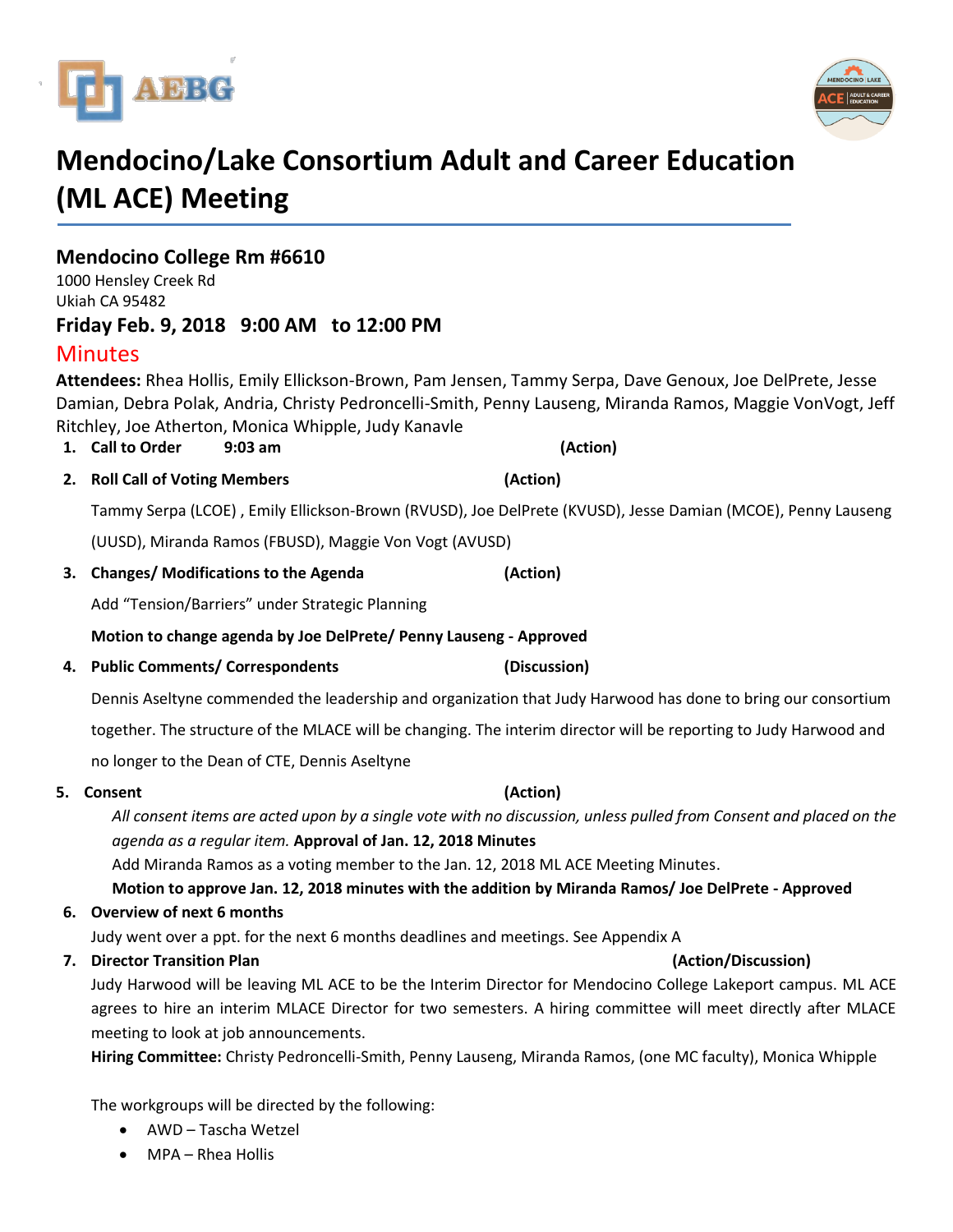

- ESL Possibly Lilia (Debra will follow up) and S
- Data Group Monica Whipple
- Budget Workgroup Joe Atherton
- Soft Skills Boot camp Kristen Lawson & Tanja Ramming (possibly, Monica will follow up)

Additional work that Judy was leading will be followed up by the following:

- Construction and Trades Mapping Eric Crawford
- Business Mapping Miranda Ramos
- Leading ML ACE Meeting in the March Judy Harwood

### **8. CFAD Revision/ budget (Action/Discussion)**

Judy went over the new changes we have on our CFAD due to one-time funds being distributed out. The only change are the funds that are now going toward Willits.

**Motion to accept the changes to the new CFAD by Joe DelPrete/ Penny Lauseng – Approved Unanimous** Joe Atherton will be having a budget meeting to discuss the process of moving one-time funds. He is proposing that the one-time funds will be kept in the MC bucket and when a one time request is approved the agency will send an invoice to MC for reimbursement. This is not being voted on now today but will be discussed in the next budget meeting and brought back to the consortium for approval.

### **9. Updates from Summit**

### **a. Brown Act Implementation (Action/Discussion)**

**i.** The state is mandating that the consortium be ran by the Brown Act. A training in Willits will be held on Feb 21 from 6-8pm. Monica will be attending.

### **b. 5% Indirect Cap (Action/Discussion)**

**i.** The state is mandating that there be a 5% indirect cap unless your locally negotiated rate is less than that, you must take your locally negotiated rate. We are currently running off a 6% indirect cap and this will change in the next fiscal year.

### **c. 4% COLA (Action/Discussion)**

**i.** This should show up in the 18-19 fiscal year.

### **d. ML ACE Presentations (Action/Discussion)**

**i.** Christy, Joe and Judy presented, "Leveraging college apportionment to expand adult school offerings." The presentation went over our demographics and a model was of how we collaborated to offer the ESL courses with the Mendocino College instructor along with the adult school providing the support services and assessments. This is how our AEBG funds are being leveraged so that we can continue to provide for our population, if we are faced with restricted funding.

Questions were answered around the WIOA requirements, instructor and credentials, as well as the collaboration between the Mendocino College teacher and the adult schools. Christy encourages anyone that can attend the next year should go.

### **e. Other? (Action/Discussion**

- **i.** Judy shared her Pathway presentation which was very well reciprocated.
- **ii.** ML ACE was told that our review system around each of our programs are being looked at to be adopted at the state level.